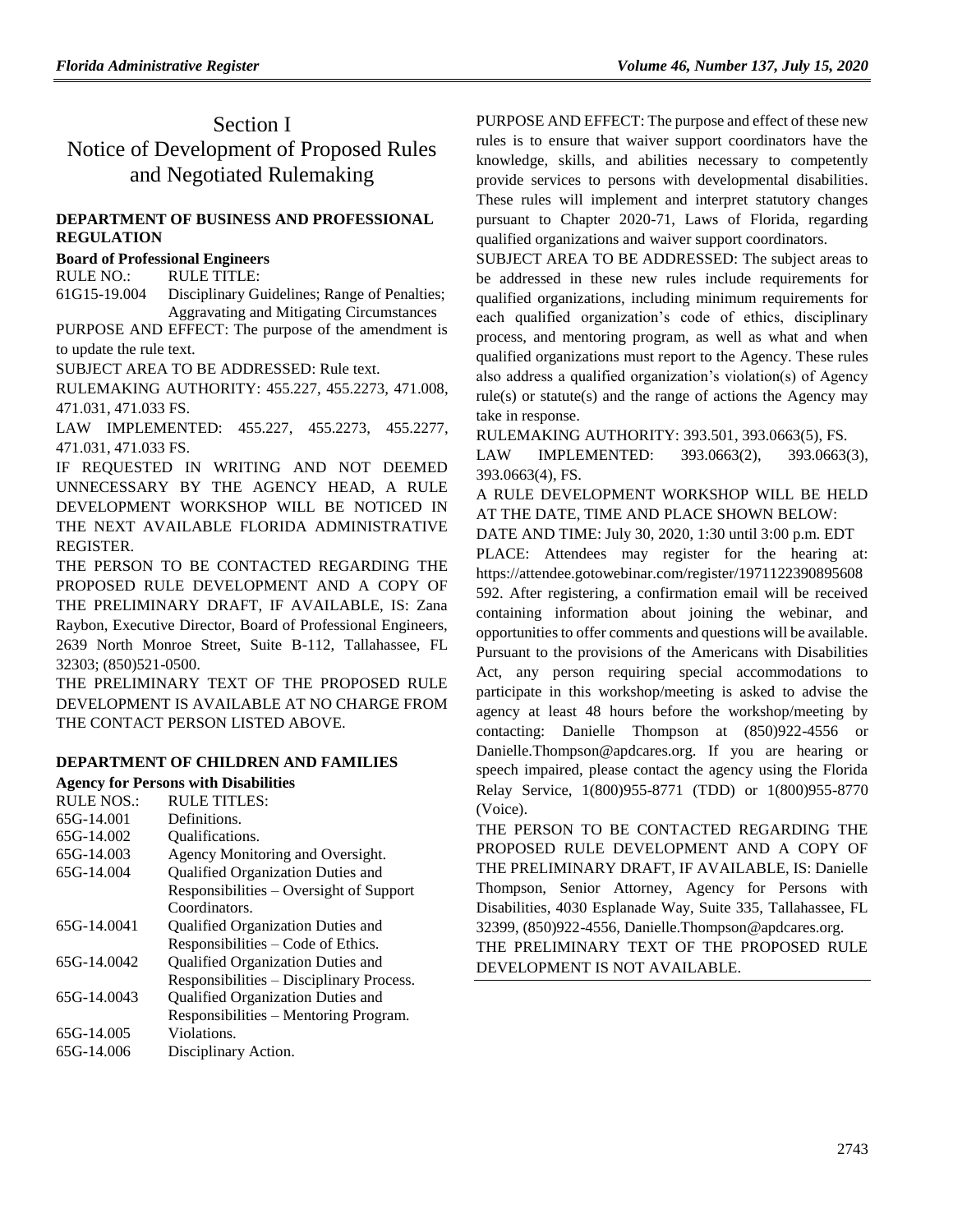#### **[DEPARTMENT OF AGRICULTURE AND CONSUMER](https://www.flrules.org/gateway/department.asp?id=5)  [SERVICES](https://www.flrules.org/gateway/department.asp?id=5)**

#### **[Division of Plant Industry](https://www.flrules.org/gateway/organization.asp?id=162)**

| <b>RULE NOS.:</b> | <b>RULE TITLES:</b>                         |
|-------------------|---------------------------------------------|
| 5B-52.001         | Definitions                                 |
| 5B-52.002         | Purpose                                     |
| 5B-52.003         | Declaration of Boll Weevil as a Plant Pest  |
| 5B-52.006         | Eradication Zone or Regulated Area          |
| 5B-52.007         | Planting Cotton in the Eradication Zone and |
|                   | <b>Required Participation</b>               |
| 5B-52.0075        | Planting Kenaf in the Regulated Area and    |
|                   | <b>Required Participation</b>               |
| 5B-52.008         | Treatment of Cotton in the Eradication Zone |
| 5B-52.009         | Submission of Reporting Forms,              |
|                   | Assessments and Penalties for Late          |
|                   | Payment, and Cotton Destruction             |
| 5B-52.010         | <b>Cotton Stalk Destruction</b>             |
| 5B-52.011         | Movement of Regulated Articles              |
| 5B-52.012         | Issuance of Boll Weevil Certificates and    |
|                   | Compliance Agreements, Cancellations, and   |
|                   | Attachments                                 |

PURPOSE AND EFFECT: The purpose of this rule is to identify the pink bollworm as a pest of cotton, update and clarify the areas that are regulated for cotton pests, prohibit the planting of kenaf in specified areas, and to amend the procedures pertaining to the submission of reporting forms and invoice assessments and penalties.

SUMMARY: Guidelines for the establishment and identification of a regulated area; establish per-acre annual assessments to offset program costs and to provide procedures of such assessments. Specify conditions under which regulated articles may be certified as free of boll weevil when moved from a regulated area to a non-regulated area and provide penalties for violations for this rule.

## SUMMARY OF STATEMENT OF ESTIMATED REGULATORY COSTS AND LEGISLATIVE RATIFICATION:

The Agency has determined that this will not have an adverse impact on small business or likely increase directly or indirectly regulatory costs in excess of \$200,000 in the aggregate within one year after the implementation of the rule. A SERC has not been prepared by the Agency.

Any person who wishes to provide information regarding a statement of estimated regulatory costs, or provide a proposal for a lower cost regulatory alternative must do so in writing within 21 days of this notice.

RULEMAKING AUTHORITY: [570.07\(23\),](https://www.flrules.org/gateway/statute.asp?id=570.07(23)) [581.031\(6\),](https://www.flrules.org/gateway/statute.asp?id=%20581.031(6)) (7), [593.103\(1\),](https://www.flrules.org/gateway/statute.asp?id=%20593.103(1)) (2), FS.

LAW IMPLEMENTED: [581.031\(7\),](https://www.flrules.org/gateway/statute.asp?id=581.031(7)) (26), [593.102,](https://www.flrules.org/gateway/statute.asp?id=%20593.102) [593.103\(1\),](https://www.flrules.org/gateway/statute.asp?id=%20593.103(1)) (2), (4), (5), (6), (7), (9), (10), (13), [593.105,](https://www.flrules.org/gateway/statute.asp?id=%20593.105) [593.106\(1\),](https://www.flrules.org/gateway/statute.asp?id=%20593.106(1)) [593.108,](https://www.flrules.org/gateway/statute.asp?id=%20593.108) [593.109\(1\),](https://www.flrules.org/gateway/statute.asp?id=%20593.109(1)) [593.116\(2\),](https://www.flrules.org/gateway/statute.asp?id=%20593.116(2)) FS.

IF REQUESTED WITHIN 21 DAYS OF THE DATE OF THIS NOTICE, A HEARING WILL BE SCHEDULED AND ANNOUNCED IN THE FAR.

THE PERSON TO BE CONTACTED REGARDING THE PROPOSED RULE IS: Dr. Greg Hodges, Assistant Director, P.O. Box 147100, Gainesville, FL, (352)395-4627, Greg.Hodges@FDACS.gov

### THE FULL TEXT OF THE PROPOSED RULE IS:

5B-52.001 Definitions and Purpose.

(1) For the purpose of this rule chapter, the following definitions shall apply:

(1) through (2) renumbered (a) through (b) No change.

 $(c)(3)$  Boll weevil. The insect known as boll weevil, *Anthonomus grandis* (Bohman), is a plant pest of cotton, classified in the order Coleoptera, family Curculionidae, and all of its life stages.

(d)(4) Boll weevil certificate. An official document issued or approved by the Ddepartment stipulating compliance with the requirements of this rule.

(5) renumbered (e) No change

(6) Compliance agreement. A written agreement between the department and a person engaged in the business of growing, handling or moving regulated articles, wherein the person agrees to comply with the provisions of this rule for the purpose of obtaining a boll weevil certificate.

(7) renumbered (f) No change.

 $(g)(8)$  Department. The Florida Department of Agriculture and Consumer Services.

(9) through (10) renumbered (h) through (i) No change.

(i)(11) Exposed. Subjected to Plant pests of cotton boll weevil infestation because of location to or contact with Plant pests of cotton boll weevil.

(k)(12) Foundation. A nonprofit organization comprised of Florida cotton growers known as the Boll Weevil Eradication Foundation of Florida, Inc. (BWEFF) which was established to provide guidance and assist in policy decisions during an the eradication program.

 $(1)$ (13) Infested. Actually harboring Plant pests of cotton boll weevil.

(14) International movement. Movement into Florida from any country or area outside the United States.

(15) through (16) renumbered (m) through (n) No charge.

(o) Kenaf. The plant known as African Hibiscus, *Hibiscus cannabinus* and including any parts thereof.

(17) through (18) renumbered as (p) through (q) No change.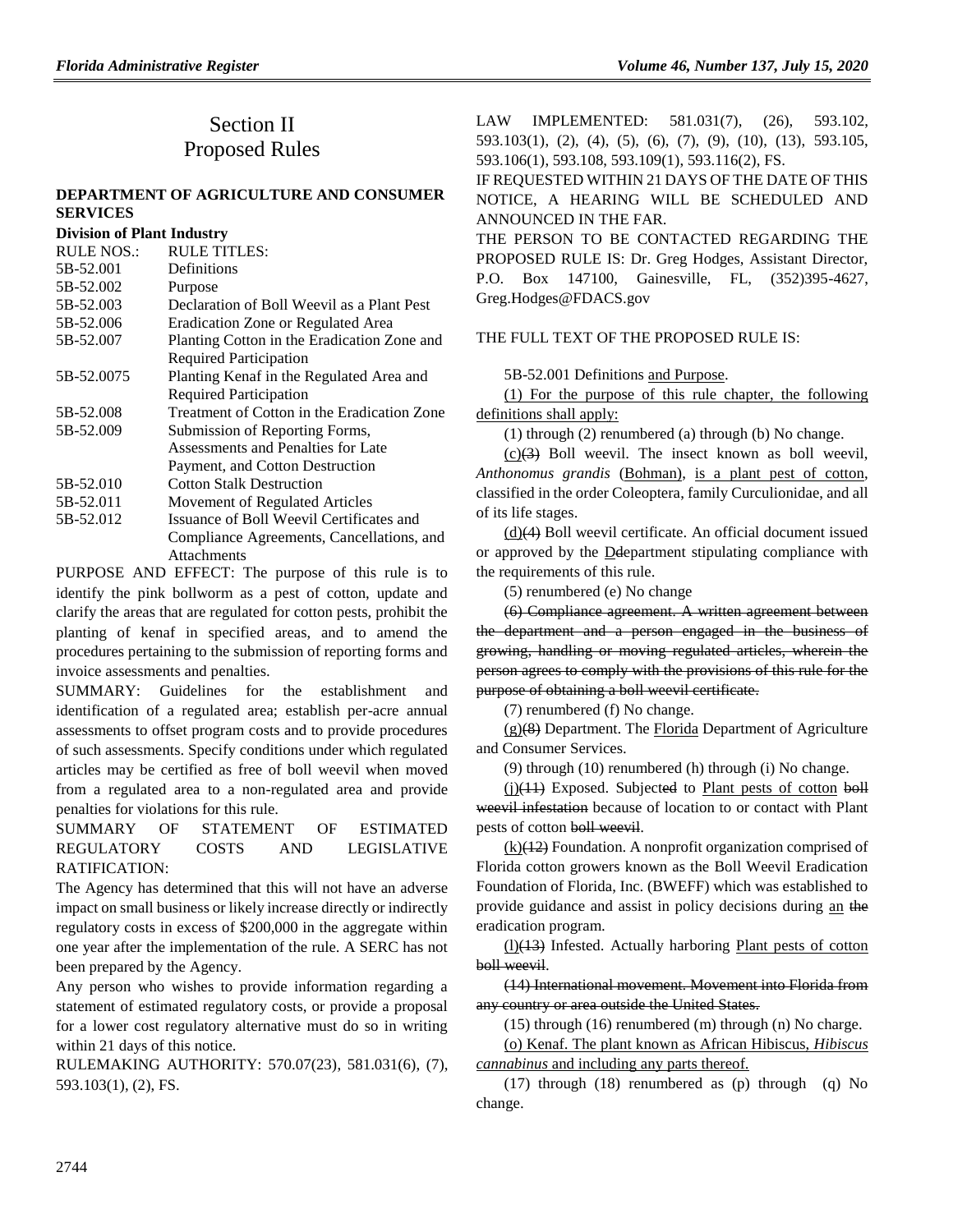(r) Pink Bollworm. The insect known as pink bollworm, *Pectinophora gossypiella* (Saunders), is a Plant pest of cotton, classified in the order Lepidoptera, family Gelechiidae, and all of its life stages.

(s) Plant pest of cotton. Any living stage of any insects, mites, nematodes, slugs, snails, protozoa, or other invertebrate animals, bacteria, fungi, other parasitic plants or their reproductive parts, or viruses, or any organisms similar to or allied with any of the foregoing, including any genetically engineered organisms, or any infectious substances which can directly or indirectly injure or cause disease or damage in any plants or plant parts or any processed, manufactured, or other plant products.

 $(t)(19)$  Regulated area. Florida or any portion thereof including any county, precinct, city, and other minor civil division designated by order of the Ddepartment as an area regulated due to the presence of Plant pests of cotton boll weevil.

 $(u)(20)$  Regulated articles. Any article including but not limited to cotton plants, Kenaf plants, seed cotton, gin trash, and equipment capable of transporting or harboring Plant pests of cotton boll weevil or the insect itself.

(21) renumbered (v) No change.

(w)(22) Southeastern Boll Weevil Eradication Foundation, Inc. A nonprofit organization comprised of cotton growers and state plant regulatory officials representing all cotton-growing states in the Southeastern United States. The Southeastern Boll Weevil Eradication Foundation, Inc. was established to provide guidance to the state foundations and conduct the eradication of the **B**boll weevil throughout the cotton-growing areas of the Southeastern United States.

 $(x)(23)$  Ssuppressive area. An area where an attempt is being made to contain and control Plant pests of cotton. the population of boll weevil.

(2) The purpose of this rule is to establish procedures for the production of Regulated articles within the State of Florida, to establish per-acre annual assessments for the offsetting of program costs, to provide procedures for the collection of such assessments, to specify conditions under which Regulated articles may be produced, and to provide penalties for violations of this rule.

Rulemaking Authority 570.07(23), 581.031(4), (5), (6), (7), (8), 593.103(1), (2) FS. Law Implemented 593.102, 593.103(1), (2) FS. History–New 12-21-87, Amended 6-20-00, ............

#### 5B-52.002 Purpose.

Rulemaking Authority 570.07(23) FS., Section 3(2), Chapter 87-55, Laws of Florida. Law Implemented Chapter 87-55, Laws of Florida. History–New 12-21-87, Repealed.

5B-52.003 Declaration of Boll Weevil as a Plant Pest. Rulemaking Authority 570.07(23), 593.103(2) FS. Law Implemented 593.103(2), (5) FS. History–New 12-21-87, Amended 7-5-95, Repealed.

5B-52.006 Eradication Zone or Regulated Area. Rulemaking Authority 570.07(23) FS. Law Implemented 593.103(2), (5), (9) FS. History–New 12-21-87, Amended 7-5-95,Repealed.

5B-52.007 Planting Cotton in the Regulated Area Eradication Zone and Required Participation.

(1) Commercial cotton. All Ceommercial cotton growers shall be required to participate in the Boll Weevil Eradication Program. Participation shall include the timely reporting of acreage and field locations, compliance with regulations, and payment of fees as prescribed in this rule. In order to prevent the spread of the Pink Bollworm (*Pectinophora gossypiella* (Saunders)) from south Florida northward to the state's Commercial cotton-producing areas, the planting of Commercial cotton is prohibited in Pinellas, Hillsborough, Hardee, Highlands, Okeechobee, and St. Lucie and all counties south thereof. This area is hereby desiganted as the Regulated area.

(2) Noncommercial cotton. Noncommercial cotton shall not be produced in the Regulated area eradication zone without a permit except by written authorization issued by the Delivision Delirector for research purposes. Persons seeking a permit to produce Noncommercial cotton in the Regulated area must submit a request letter to the Divison that consists of the location and size of the production area and the purpose for producing the Cotton.

(3) Commercial cotton that does not meet the requirements for Cotton planted in a Regulated area and that the Department has reason to believe jeopardizes the success of the program shall be destroyed by the Department. Commercial cotton not meeting the requirements for boll weevil eradication. Commercial cotton planted in areas where boll weevil eradication treatments cannot be effectively or legally applied due to factors concerning the public welfare shall be destroyed by the department if determined by the department that it jeopardizes the success of the program.

(4) Notice of destruction. The Department may issue an order directing any cotton grower to destroy any Cotton that is not grown in compliance with ss. 593.101-593.117, F.S. or this rule. The department may by oral order require the destruction of cotton not meeting the provisions of this rule without compensation. Such oral order shall become final 10 days after an Immediate Final Order is issued in writing by the department and delivered to the owner or representative of publicly- or privately-owned property.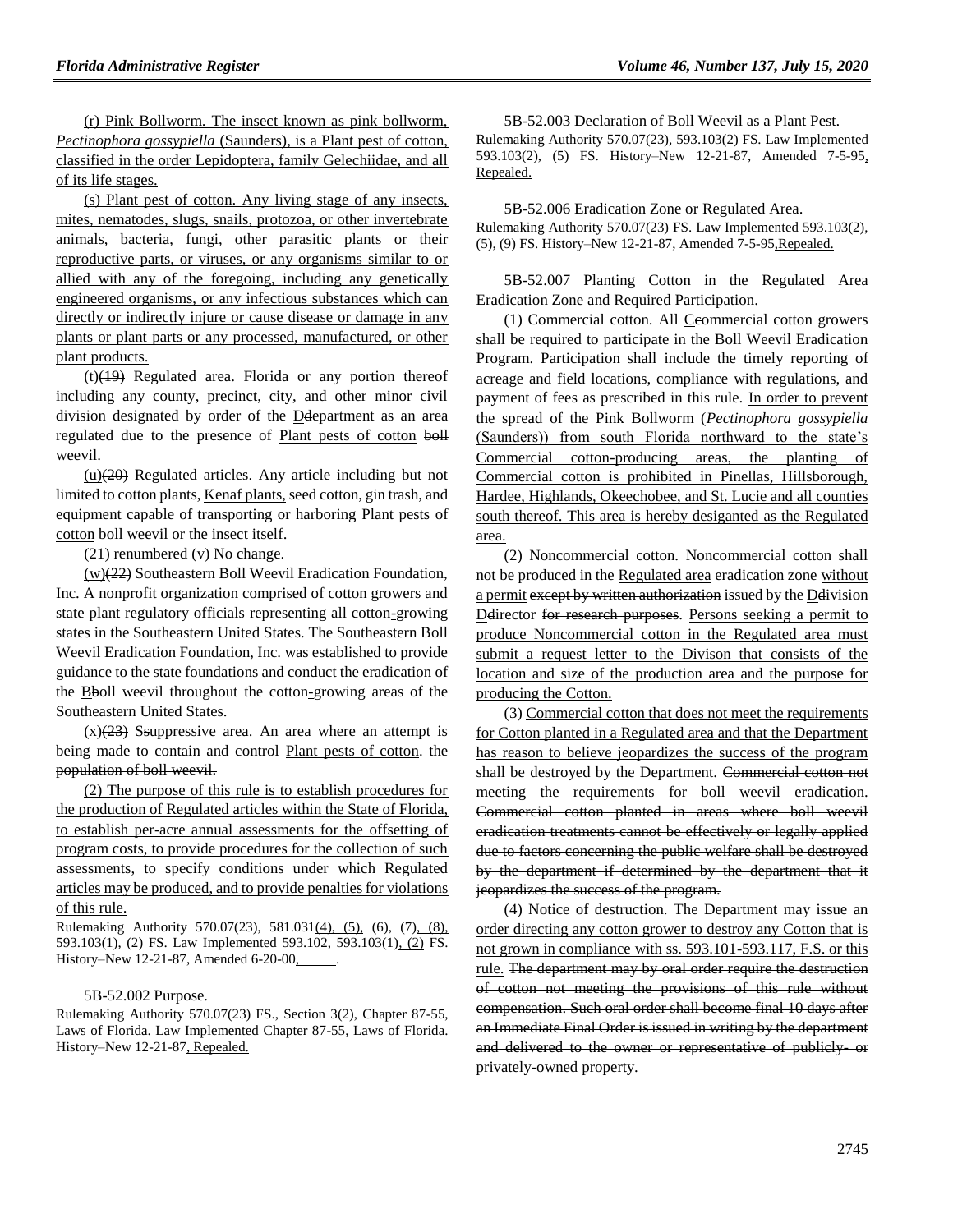Rulemaking Authority 570.07(23), 561.031(6),(7), 581.031(4), (5), (6), (7), (8), 593.103(2) FS. Law Implemented 593.103(9), 593.106(1), 593.109(1) FS. History–New 12-21-87, Amended 6-20-00,

## 5B-52.0075 Planting Kenaf in the Regulated Area and Required Participation

(1) Commercial Kenaf. In order to prevent the spread of the Pink bollworm (*Pectinophora gossypiella* (Saunders)) from south Florida northward to the state's Commercial cottonproducing areas, the planting of commercial Kenaf is prohibited in Pinellas, Hillsborough, Hardee, Highlands, Okeechobee, and St. Lucie and all counties south thereof. This area is hereby desiganted as the Regulated area.

(2) Noncommercial Kenaf. Noncommercial Kenaf shall not be produced in the Regulated area without a permit issued by the Division Director. Persons seeking a permit to produce Noncommercial Kenaf in the Regulated area must submit a request letter to the Divison that consists of the location and size of the production are, and the purpose for producing the Kenaf.

(3) Notice of destruction. The Department may issue an order requiring the owner to destroy any Commercial or Noncommercial Kenaf that is not grown in compliance with ch. 581, F.S., ss. 593.101-593.117, F.S., or this rule.

Rulemaking Authority 570.07(23), 581.031(4), (5), (6), (7), (8), 593.103(2) FS. Law Implemented 593.103(9), 593.106(1), 593.109(1) FS. New .

5B-52.008 Treatment of Cotton in the Boll Weevil Regulated Area Eradication Zone.

In the event of a boll weevil eradication program, The treatment of Ccotton in the Regulated area eradication zone shall be the responsibility of the Southeastern Boll Weevil Eradication Foundation, Inc., and shall be accomplished under their authority and direction.

Rulemaking Authority 570.07(23), 593.103(2) FS. Law Implemented 593.103(6), 593.108 FS. History–New 12-21-87, Amended 6-20-00, .

5B-52.009 Submission of Reporting Forms, Assessments and Penalties for Late Payment, and Cotton Destruction.

(1) Each Ceommercial cotton grower shall submit a completed Report of Acreage Form (FSA-578), Cotton Acreage Reporting Form (DACS-08193, Revised 10/99) and incorporated herein by reference and available online at https://www.flrules.org/gateway/reference.asp?No=Ref-XXXXX, to the Ffederal Farm Service Agency (FSA) office

servicing the county where the Ceotton is grown. A copy of the Cotton Acreage Reporting Form may be obtained from the Division of Plant Industry, Bureau of Plant and Apiary Inspection, Post Office Box 147100, Gainesville, Florida 32614-7100. The Cotton Acreage Reporting Form This form provides the acreage planted by the Commercial cotton grower and shall be submitted each year the program remains in effect. ASCS will certify to the department the acreage and location of cotton for each commercial cotton grower. Form PI-163, Boll Weevil Eradication Program Intended Cotton Acreage Reporting Form, Revised 4/94, is incorporated into this rule by reference and is supplied by the department to ASCS. Copies of PI-163 may be obtained from the Division of Plant Industry, P.O. Box 147100, Gainesville, Florida 32614 7100, or the ASCS.

 $(2)$  The per acre annual assessment for each acre is \$5.00 for 1987, \$17.50 for 1988, \$25 for 1989, \$27 for 1990, \$14 for 1991, \$18 for 1992, \$10 for 1993, and \$6.50 for 1994. Thereafter, as long as a program is necessary, containment costs shall not exceed \$10 per acre. The cotton growers' share of the per acre annual this assessment cost may vary depending on the availability of state funding. Commercial cotton growers' share of the total assessment cost shall be due by November 30 June 15 each year the program is in effect. Assessments will be invoiced by the Southeastern Boll Weevil Eradication Foundation and payments must be paid to the Florida Department of Agriculture and Consumer Services (FDACS) no later than December 31 and accompanied by the appropriate per acre assessment cost. Assessments that were unpaid as of September 1 of 1987-1993 are subject to a penalty fee of \$4 per acre. Commencing with 1994 and thereafter, Ppayments not received by December 31 July 15 shall be subject to a per acre a penalty fee of 20 percent of the unpaid assessment. Penalty fees shall not to exceed \$25 per acre. Assessment payments and penalty fees shall be paid at the local Farm Service Agency office.

(3) All assessments and penalty fees collected by the federal Farm Service Agency shall be remitted to the department and accompanied by a completed Letter of Transmittal Form (DACS-08239, revised 10/99) and incorporated herein by reference, as prescribed in a cooperative agreement between the department and the state federal Farm Service Agency office and shall be deposited in the State Treasury to the credit of the Plant Industry Fund. A copy of the Letter of Transmittal form may be obtained from the Division of Plant Industry, Bureau of Plant and Apiary Inspection, Post Office Box 147100, Gainesville, Florida 32614-7100.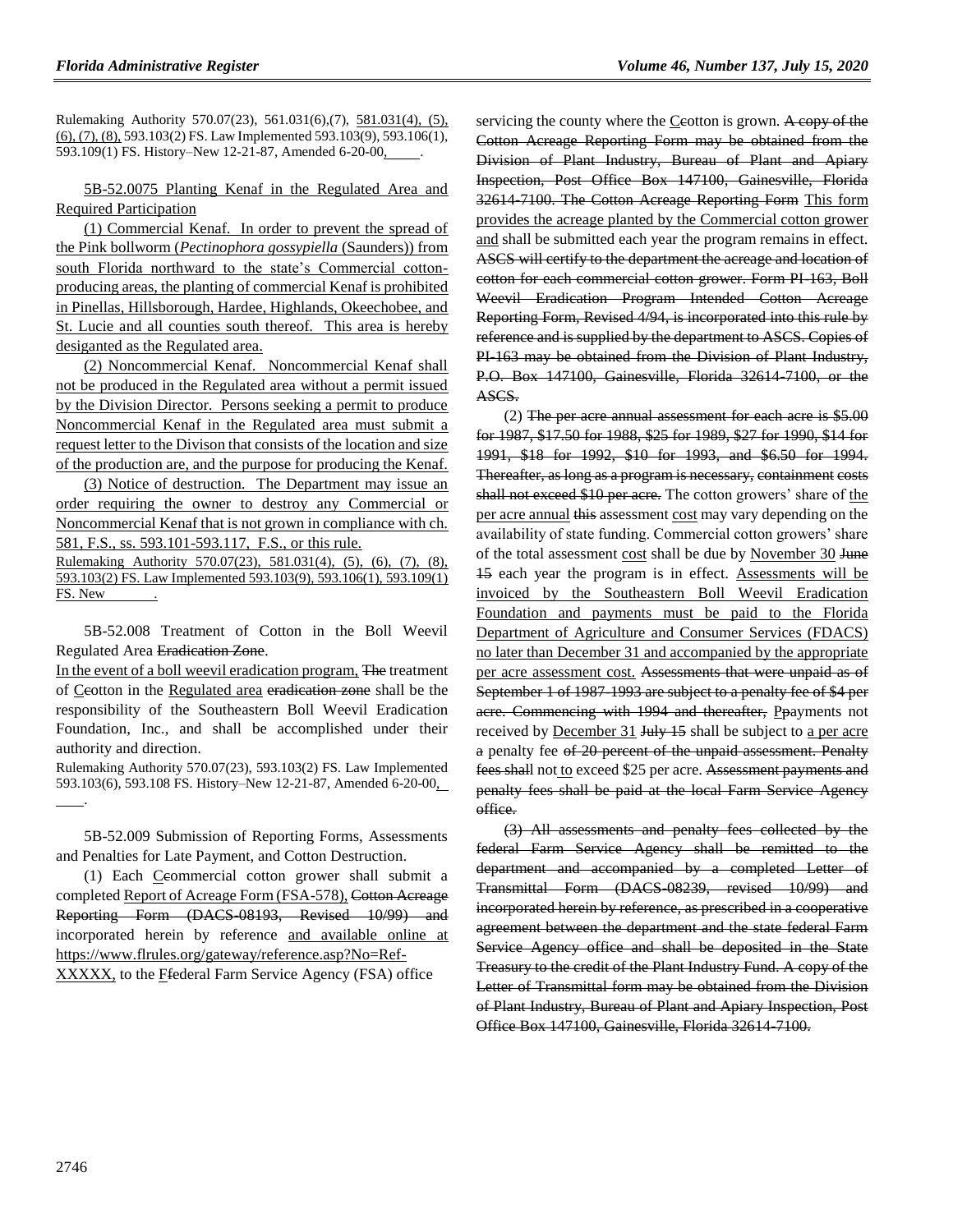(3)(4) Penalty fees and/or per acre late fees may shall be waived by the Delivision Delirector only upon recommendation of the Foundation.

Rulemaking Authority 570.07(23), 593.103(2) FS. Law Implemented 593.103(4), (10), 593.105, 593.109, 593.116(2) FS. History–New 12- 21-87, Amended 4-2-89, 12-24-90, 6-26-94, 6-20-00,

5B-52.010 Cotton Stalk Destruction.

Growers of cotton Each commercial cotton grower, when requested by the Department shall destroy all cotton stalks by February 1 each year the program is in effect. Verification of cotton stalk destruction shall be reported on a Cotton Destruction Verification Form (FDACS-08164, revised 10/99), and incorporated herein by reference and is available online via link http://www.flrules/gateway/reference no. A copy of the Cotton Destruction Verification Form may be obtained from the Division of Plant Industry, Bureau of Plant and Apiary Inspection, Post Office Box 147100, Gainesville, Florida 32614-7100. Cotton stalks not destroyed by such date shall be deemed a public nuisance and subject to a penalty fee of \$10.00 per acre. The Ddepartment may apply to any court of competent jurisdiction, and the court is authorized, in its discretion, to issue judgment and order condemnation and destruction of the nuisance. The grower is liable for all court costs, fees, and other expenses incurred in such action.

Rulemaking Authority 570.07(23), 593.103(2) FS. Law Implemented 593.103(13), 593.109, 593.116 FS. History–New 12-21-87, Amended 4-2-89, 6-20-00,

5B-52.011 Movement of Regulated Articles.

(1) International movement. The movement into Florida of boll weevil or any regulated article is prohibited from countries or areas outside the United States unless such countries or areas meet the provisions of this rule.

 $(1)(2)$  Interstate movement. The movement of boll weevil or Rregulated articles into Florida from infested areas is prohibited unless such shipments are made in accordance with the provisions of this rule.

(a) Provisions for movement into Florida of Rregulated articles associated with Plant pests of cotton boll weevil.

1. Regulated articles from infested areas may enter Florida provided each shipment is accompanied by a certificate issued by and bearing the signature of an authorized inspector of the state of origin, certifying that Rregulated articles contained in the shipment were inspected by an authorized inspector of the state of origin and were found to be free of Plant pests of cotton boll weevil; or

2. Rregulated articles from infested areas may enter Florida provided each shipment is accompanied by a certificate issued by and bearing the signature of an authorized inspector of the state of origin, certifying that such Rregulated articles were treated as required recommended by the Ddepartment.

(b) Shipments of Rregulated articles arriving in Florida in violation of this chapter shall be refused entry and returned to the shipper or destroyed at the discretion of the Ddepartment. Shipments destroyed or returned out of state shall be at the expense of the shipper. Payment to the department for such expense shall be required before shipping can resume.

 $(2)(3)$ -Intrastate movement.

(a) Regulated articles originating in a Ssuppressive area shall be authorized to move to an area described as a Rregulated area by the Ddepartment when accompanied by an authenticated Cotton Bboll Wweevil Ceertificate, (FDACS-08162, Rev. revised  $05/20$   $11/99$ ) and incorporated herein by reference. This form is incorporated herein by reference and is available online at https://www.flrules.org/gateway/reference.asp?No=Ref-

XXXXX. A copy of the Boll Weevil Certificate may be obtained from the Division of Plant Industry, Bureau of Plant and Apiary Inspection, Post Office Box 147100, Gainesville, Florida 32614-7100.

(b) Record of movement of Rregulated articles. The owners, officers, employees, or Agents of any Commercial cotton grower that is infested with Plant pests of cotton or has been exposed to Plant pests of cotton shall furnish a list of all movements of Regulated Articles when requested by the Department. Said list must show the names and addresses of all consignees and include a complete description of the Regulated articles included in each shipment. The owners, officers and employees of any commercial cotton grower or agent establishment infested, or exposed to infestation, with boll weevil or which has heretofore been so infested, shall, on demand of the department furnish a list of all movements of regulated articles from said commercial cotton grower or agent establishment from any date of such demand. Said list shall show the names and addresses of all consignees, and a complete description of the regulated articles included in each shipment.

(c) No change.

(d) Disposition of Rregulated articles. Any article found to be infested with Plant pests of cotton boll weevil or moving in violation of this rule, shall be subject to treatment, or confiscation, or destruction as required by the Deepartment. These actions shall be taken under the supervision of an Aauthorized representative.

Rulemaking Authority 570.07(23), 581.031(4), (5), (6), (7), (8), 593.103(2) FS. Law Implemented 593.103(5), (7), 593.107 FS. History–New 12-21-87, Amended 7-5-95, 6-20-00,

5B-52.012 Issuance of Boll Weevil Certificates and Compliance Agreements, Cancellations, and Attachments.

(1) Issuance of Bboll weevil certificates and compliance agreements. Boll weevil certificates (FDACS-08162, Rev. 05/20) shall be issued for the movement of Regulated articles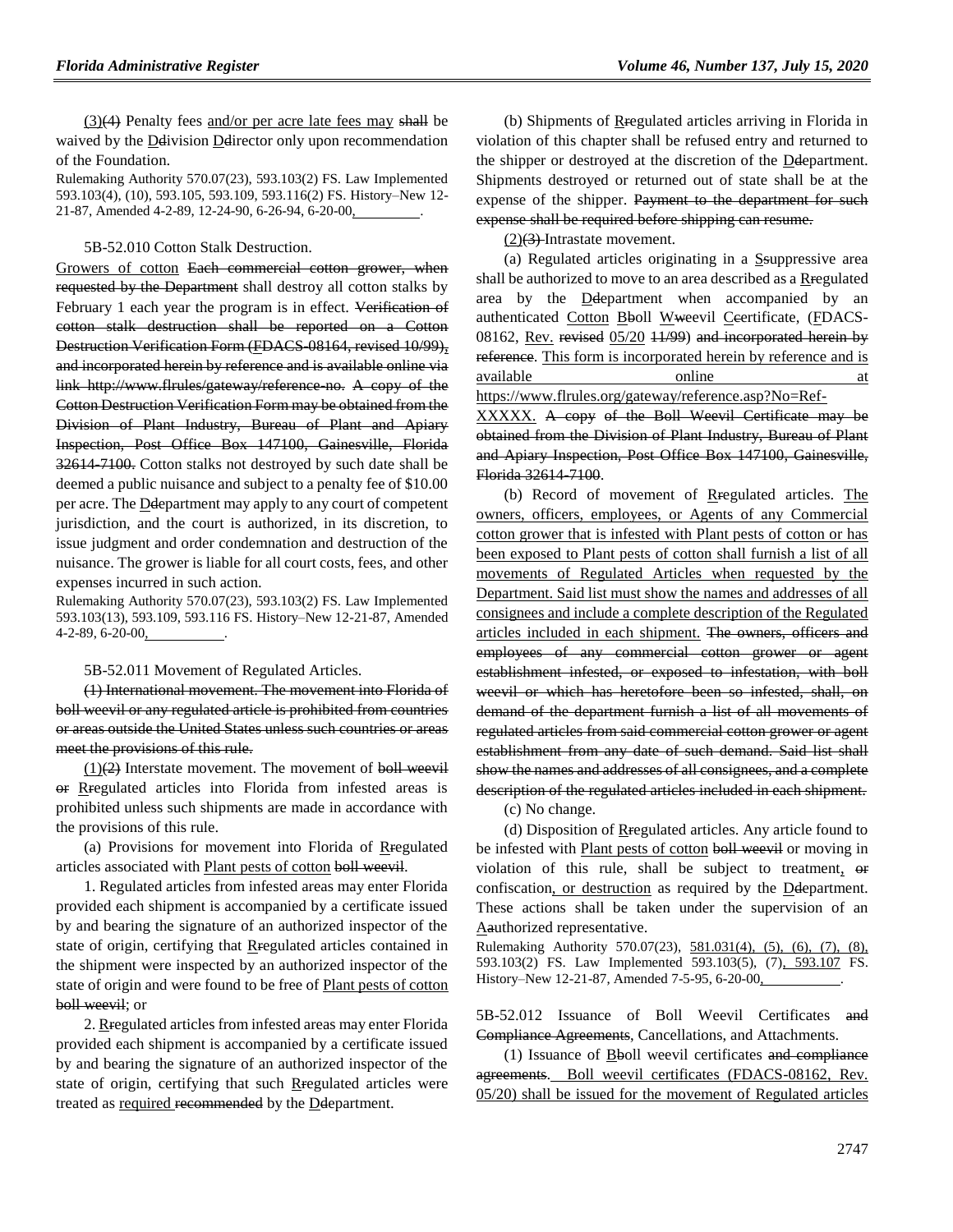under one or all of the following conditions:

(a) Boll weevil certificates. Boll weevil certificates (DACS-08162, revised 11/99) shall be issued for the movement of regulated articles. Conditions requiring a certificate for the movement of regulated articles are as follows:

 $(a)$ 1. When, in the judgment of an Aauthorized representative, Rregulated articles have not been exposed to infestation by the Boll weevil.

(b)2. When Rregulated articles have been examined by an Aauthorized representative and found to be free of infestation by the Boll weevil.

(c)3. When Rregulated articles have been treated as prescribed by the USDA, Animal and Plant Health Inspection Services, Plant Protection and Qurantine Treatment Manual, Chapter 5, Rev. 12/16 as incorporated in Rule 5B-3.0035, F.A.C. or the department under the supervision of the Departmentan authorized representative.

(b) Compliance agreement. As a condition to receiving a boll weevil certificate (DACS-08162, revised 11/99) for the movement of regulated articles, any person engaged in producing, purchasing, exchanging, processing, utilizing, treating, or moving regulated articles from a regulated area shall be required by the department to sign a compliance agreement (DACS-08031, Revised 5/99) and incorporated herein by reference, stipulating that he will carry out all conditions, treatments, precautions, and sanitary measures deemed necessary by the department to prevent dissemination of boll weevil, including segregation and maintenance of identity of such articles, under supervision of an authorized representative. Any violation of such compliance agreement shall result in its cancellation. A copy of the compliance agreement form (DACS-08031) may be obtained from the Division of Plant Industry, Bureau of Plant and Apiary Inspection, Post Office Box 147100, Gainesville, Florida 32614-7100.

(2) Cancellation. Cotton Boll Wweevil Ceertificates (FDACS-08162, Rev. 05/20, incorporated into rule 5B-52.011) issued for the movement of Reegulated articles shall be withdrawn or cancelled and further issuance of Bboll weevil certificates for the movement of such articles shall be refused by the **D**department when it is determined that further use of such certificates could result in the spread of Bboll weevil.

(3) Attachment. When offered for movement, the container of Rregulated articles or, if there is no container, the article itself shall be required to have an authenticated Cotton Bboll Wweevil Ceertificate (FDACS-08162 Rev. 05/20, incorporated into rule 5B-52.011) securely attached.

Rulemaking Authority 570.07(23), 593.103(2) FS. Law Implemented 581.031(7), (26), 593.103(7) FS. History–New 12-21-87, Amended 7- 5-95, 6-20-00,

NAME OF PERSON ORIGINATING PROPOSED RULE: Dr. Greg Hodges, Assistant Director, Division of Plant Industry

NAME OF AGENCY HEAD WHO APPROVED THE PROPOSED RULE: Nicole "Nikki" Fried, Commissioner of Agriculture

DATE PROPOSED RULE APPROVED BY AGENCY HEAD: June 20, 2020

DATE NOTICE OF PROPOSED RULE DEVELOPMENT PUBLISHED IN FAR: June 23, 2020

## Section III Notice of Changes, Corrections and Withdrawals

#### **[DEPARTMENT OF CORRECTIONS](https://www.flrules.org/gateway/department.asp?id=33)**

| RULE NO.:  | RULE TITLE:                     |
|------------|---------------------------------|
| 33-601.260 | Administrative Management Units |
|            | NOTICE OF CHANGE                |

Notice is hereby given that the following changes have been made to the proposed rule in accordance with subparagraph 120.54(3)(d)1., F.S., published in Vol. 46 No. 71, April 10, 2020 issue of the Florida Administrative Register.

Forms incorporated in paragraph  $(4)(c)$  of this rule were amended as follows in response to comments received from the Joint Administrative Procedures Committee:

The footer on Form DC6-233D was amended to state that the form is incorporated by reference in Rule 33-601.260, F.A.C., the first checkbox under "Reasons:" was amended to state "institutional maladjustment," and the third checkbox under "Reasons:" was amended to read, "Two or more disciplinary reports for drugrelated behavior as described in Rule 33-601.314, F.A.C."

The footer on Form DC6-265D was amended to state that the form is incorporated by reference in Rule 33-601.260, F.A.C., and all attestation language was removed from the form.

In addition to the foregoing, a number of technical changes relating to formatting, grammar, and clarity were made to both forms.

> Section IV Emergency Rules

> > NONE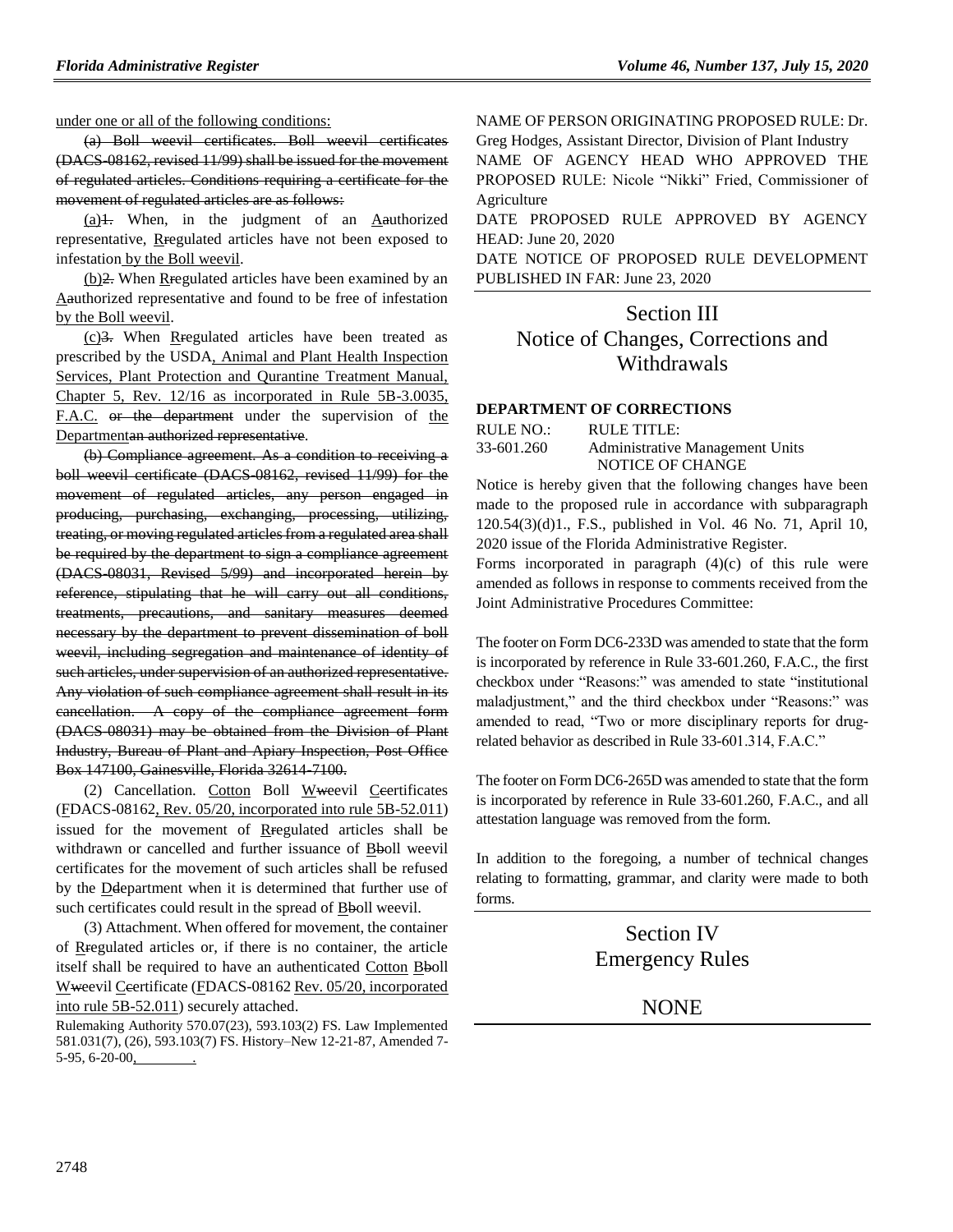## Section V Petitions and Dispositions Regarding Rule Variance or Waiver

### [DEPARTMENT OF LAW ENFORCEMENT](https://www.flrules.org/gateway/department.asp?id=11)

[Criminal Justice Standards and Training Commission](https://www.flrules.org/gateway/organization.asp?id=20) RULE NO.: RULE TITLE:

[11B-35.0024](https://www.flrules.org/gateway/ruleNo.asp?id=11B-35.0024) Student Performance in Commission-approved High-Liability Basic Recruit Training Courses and Instructor Training Courses Requiring Proficiency Demonstration

NOTICE IS HEREBY GIVEN that on July 10, 2020, the Department of Law Enforcement, received a petition for permanent waiver of paragraph 11B-35.0024(2)(a), F.A.C., from C. Nicole Taylor, Training Center Director for the Florida Corrections Academy (School #66, Florida Department of Corrections. Petitioner wishes to permanently waive that portion of the Rule that states: A basic recruit student shall be given the opportunity for one additional attempt at the required demonstration of proficiency skill(s), or one re-examination of required written end-of-course examination in DUI Traffic Stops and each of the four high-liability topics of firearms, vehicle operations, defensive tactics, and first aid. A basic recruit student, who has failed to pass the written end-of-course examination or the required demonstration of the proficiency skill(s) after a second attempt, shall be deemed to have failed the training course.

A copy of the Petition for Variance or Waiver may be obtained by contacting: Dana Kelly, Agency Clerk, Florida Department of Law Enforcement, P.O. Box 1489 Tallahassee, FL, 32302 or by telephone at (850)410-7676.

### [DEPARTMENT OF HEALTH](https://www.flrules.org/gateway/department.asp?id=64)

[Board of Clinical Laboratory Personnel](https://www.flrules.org/gateway/organization.asp?id=322) RULE NO.: RULE TITLE: [64B3-5.002](https://www.flrules.org/gateway/ruleNo.asp?id=64B3-5.002) Supervisor

NOTICE IS HEREBY GIVEN that on June 23, 2020, the Board of Clinical Laboratory Personnel, received a petition for variance and waiver submitted by Ahmad Al-Attar. Petitioner is seeking a variance or waiver of Rule 64B3-5.002, F.A.C., which sets forth the education, training/experience and examination requirements for a licensure as a supervisor. Comments on the petition should be filed with the Board of Clinical Laboratory Personnel, 4052 Bald Cypress Way, Bin # C07, Tallahassee, Florida 32399-3257, telephone: (850)488- 0595, or by electronic mail – Anthony.Spivey@flhealth.gov, within 14 days of publication of this notice.

A copy of the Petition for Variance or Waiver may be obtained by contacting: Anthony B. Spivey, Executive Director, Board of Clinical Laboratory Personnel, at the above address.

# Section VI Notice of Meetings, Workshops and Public **Hearings**

## [DEPARTMENT OF AGRICULTURE AND CONSUMER](https://www.flrules.org/gateway/department.asp?id=5)  **[SERVICES](https://www.flrules.org/gateway/department.asp?id=5)**

[Division of Licensing](https://www.flrules.org/gateway/organization.asp?id=756)

The Private Investigation, Recovery and Security Advisory Council announces a public meeting to which all persons are invited.

DATE AND TIME: Friday, August 7, 2020, 9:00 a.m.

PLACE: Call-in: 1(877)568-4106, Access Code 350-548-509 Join from a video-conferencing room or system.

Dial in or type: 67.217.95.2 or inroomlink.goto.com.

Meeting ID: 350 548 509 or dial directly: 350548509@67.217.95.2 or 67.217.95.2##350548509

GENERAL SUBJECT MATTER TO BE CONSIDERED: This notice is to move the physical meeting noticed on 10/1/2019, Vol. 45/191, Notice #22438154 to a conference call. This is the quarterly meeting of the Council pursuant to the requirement of subsection 493.6104(4), Florida Statutes. The Council will conduct a general business meeting.

A copy of the agenda may be obtained by contacting: Stefannie Corbett at Stefannie.Corbett@FDACS.gov.

Pursuant to the provisions of the Americans with Disabilities Act, any person requiring special accommodations to participate in this workshop/meeting is asked to advise the agency at least 5 days before the workshop/meeting by contacting: Stefannie Corbett at Stefannie.Corbett@FDACS.gov. If you are hearing or speech impaired, please contact the agency using the Florida Relay Service, 1(800)955-8771 (TDD) or 1(800)955-8770 (Voice). For more information, you may contact: Stefannie Corbett at Stefannie.Corbett@FDACS.gov or by phone at (850)245-5443.

## [DEPARTMENT OF EDUCATION](https://www.flrules.org/gateway/department.asp?id=6)

[Florida School for the Deaf and the Blind](https://www.flrules.org/gateway/organization.asp?id=208)

The Florida School for the Deaf and the Blind (FSDB) announces a public meeting to which all persons are invited. DATE AND TIME: Friday, July 24, 2020, 9:00 a.m.

PLACE: This will be a virtual meeting of which details on public access to the meeting will be shared on the FSDB website www.fsdbk12.org.

GENERAL SUBJECT MATTER TO BE CONSIDERED: The Board will consider applications of individuals who have met the minimum qualifications for the position of the President at the Florida School for the Deaf and the Blind. The Board will determine which applicants will be considered to move forward in the process. The Board will also discuss interview questions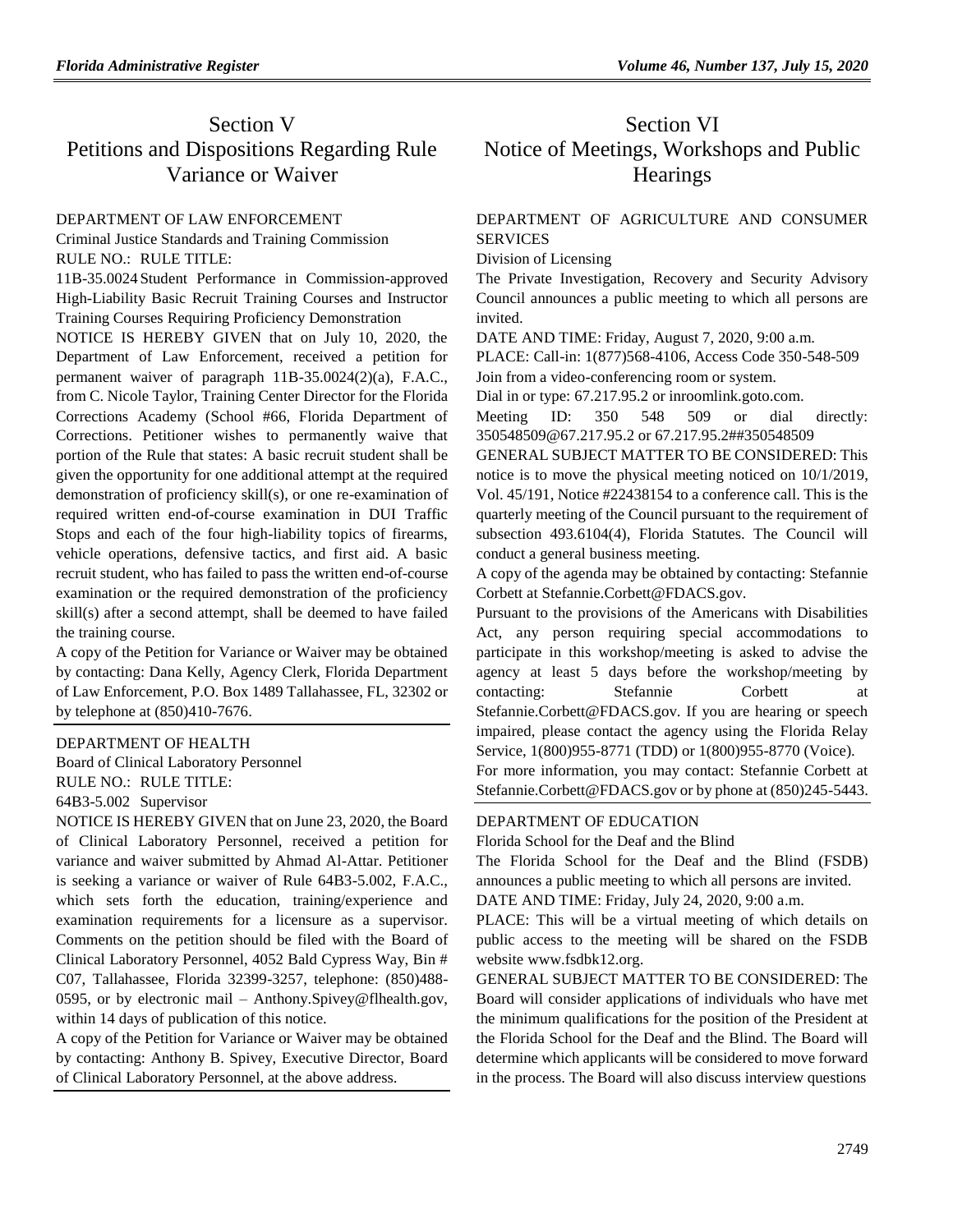and possible dates that interviews will take scheduled.

PLEASE NOTE: This meeting will be a VIRTUAL (online) meeting, and details for public access will be made available on the FSDB website www.fsdbk12.org by Thursday, July 23, 2020.

A copy of the agenda may be obtained by contacting: Cindy Brueckner, Executive Assistant to the President and the Board of Trustees, by email at bruecknerc@fsdbk12.org or by phone at (904)827-2210.

Pursuant to the provisions of the Americans with Disabilities Act, any person requiring special accommodations to participate in this workshop/meeting is asked to advise the agency at least 72 hours before the workshop/meeting by contacting: Cindy Brueckner, Executive Assistant to the President, by email at bruecknerc@fsdbk12.org. Please Note: American Sign Language Interpreters will be present during the virtual meeting, and Communication Access Real-time services (CART) will be provided to assist with the communication needs for the Deaf Community. Please remember to turn on Closed captions while watching the online meeting. If you are hearing or speech impaired, please contact the agency using the Florida Relay Service, 1(800)955-8771 (TDD) or 1(800)955- 8770 (Voice).

If any person decides to appeal any decision made by the Board with respect to any matter considered at this meeting or hearing, he/she will need to ensure that a verbatim record of the proceeding is made, which record includes the testimony and evidence from which the appeal is to be issued.

For more information, you may contact: Cindy Brueckner, Executive Assistant to the President and the Board of Trustees, by email at bruecknerc@fsdbk12.org or by phone at (904)827- 2210.

### [DEPARTMENT OF MANAGEMENT SERVICES](https://www.flrules.org/gateway/department.asp?id=60)

The Florida E911 Board announces a telephone conference call to which all persons are invited.

DATE AND TIME: August 12, 2020, 9:00 a.m.

PLACE: Teleconference number: 1(877)309-2073, Conference room: 931-659-037

GENERAL SUBJECT MATTER TO BE CONSIDERED: General Business

A copy of the agenda may be obtained by contacting: Leon Simmonds, (850)921-0041.

Pursuant to the provisions of the Americans with Disabilities Act, any person requiring special accommodations to participate in this workshop/meeting is asked to advise the agency at least 5 days before the workshop/meeting by contacting: Leon Simmonds, (850)921-0041. If you are hearing or speech impaired, please contact the agency using the Florida Relay Service, 1(800)955-8771 (TDD) or 1(800)955-8770 (Voice).

If any person decides to appeal any decision made by the Board with respect to any matter considered at this meeting or hearing, he/she will need to ensure that a verbatim record of the proceeding is made, which record includes the testimony and evidence from which the appeal is to be issued.

For more information, you may contact: Leon Simmonds, (850)921-0041.

#### [DEPARTMENT OF MANAGEMENT SERVICES](https://www.flrules.org/gateway/department.asp?id=60)

The Florida E911 Board announces a telephone conference call to which all persons are invited.

DATES AND TIMES: September 16, 2020, 9:00 a.m.; September 17, 2020, 9:00 a.m.

PLACE: Teleconference number: 1(877)309-2073, Conference room: 931-659-037

GENERAL SUBJECT MATTER TO BE CONSIDERED: General Business, State Grants

A copy of the agenda may be obtained by contacting: Leon Simmonds, (850)921-0041.

Pursuant to the provisions of the Americans with Disabilities Act, any person requiring special accommodations to participate in this workshop/meeting is asked to advise the agency at least 5 days before the workshop/meeting by contacting: Leon Simmonds, (850)921-0041. If you are hearing or speech impaired, please contact the agency using the Florida Relay Service, 1(800)955-8771 (TDD) or 1(800)955-8770 (Voice).

If any person decides to appeal any decision made by the Board with respect to any matter considered at this meeting or hearing, he/she will need to ensure that a verbatim record of the proceeding is made, which record includes the testimony and evidence from which the appeal is to be issued.

For more information, you may contact: Leon Simmonds, (850)921-0041.

### [DEPARTMENT OF MANAGEMENT SERVICES](https://www.flrules.org/gateway/department.asp?id=60) [Division of Purchasing](https://www.flrules.org/gateway/organization.asp?id=220)

The Department of Management Services announces a public meeting to which all persons are invited.

DATE AND TIME: July 28, 2020, 10:01 a.m. Eastern Time

PLACE: Public Opening, Members of the public to dial in: Conference call number: 888-585-9008, Conference room number: 582-904-411

GENERAL SUBJECT MATTER TO BE CONSIDERED: In accordance with section 120.525, Florida Statutes, a bid opening is hereby noticed for the Clothing: Purchase, Rental and Cleaning Request for Proposals, No. 08-53100000-F.

The Department reserves the right to issue amendments, addenda, and changes to the timeline and specifically to the meeting notice listed above. The Department will post notice of any changes or additional meetings within the Vendor Bid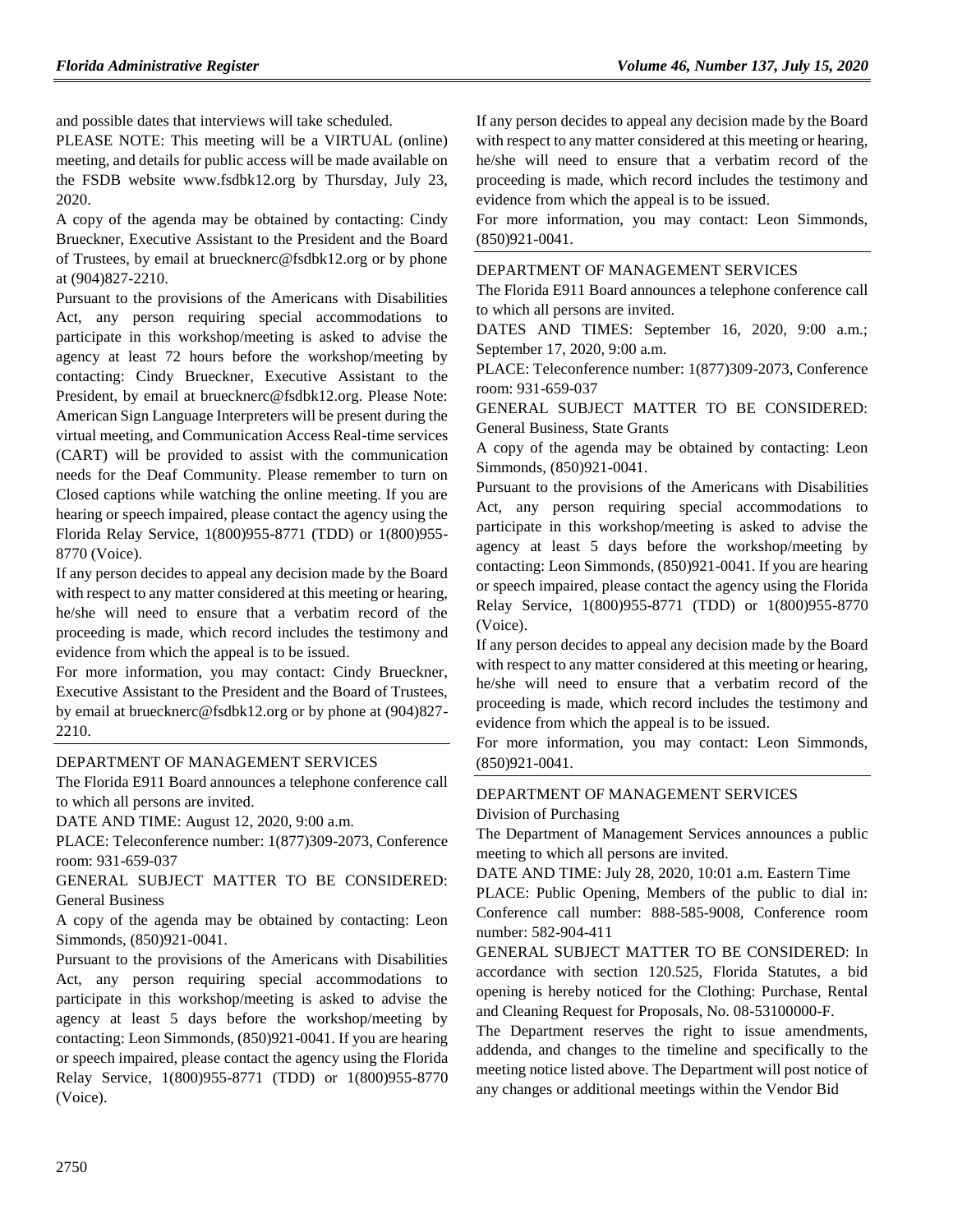System (VBS) in accordance with subsection 287.042(3), Florida Statutes, and will not re-advertise notice in the Florida Administrative Register (FAR). Access the VBS at: http://vbs.dms.state.fl.us/vbs/main\_menu.

To obtain a copy of the RFP timeline you may contact the Procurement Officer, Catherine Sanders at Catherine.Sanders@mydms.fl.gov.

A copy of the agenda may be obtained by contacting: To obtain a copy of the agenda you may contact the Procurement Officer, Catherine Sanders at Catherine.Sanders@mydms.fl.gov.

Pursuant to the provisions of the Americans with Disabilities Act, any person requiring special accommodations to participate in this workshop/meeting is asked to advise the agency at least 48 hours before the workshop/meeting by contacting: Department of Management Services' ADA coordinator at: ada.coordinator@mydms.fl.gov. If you are hearing or speech impaired, please contact the agency using the Florida Relay Service, 1(800)955-8771 (TDD) or 1(800)955- 8770 (Voice).

For more information, you may contact: You may contact the Procurement Officer, Catherine Sanders at Catherine.Sanders@mydms.fl.gov.

[DEPARTMENT OF HEALTH](https://www.flrules.org/gateway/department.asp?id=64)

[Board of Pharmacy](https://www.flrules.org/gateway/organization.asp?id=307)

RULE NOS.:RULE TITLES:

[64B16-31.007](https://www.flrules.org/gateway/ruleNo.asp?id=64B16-31.007) Collaborative Practice Certification: Chronic Health Conditions.

[64B16-31.039](https://www.flrules.org/gateway/ruleNo.asp?id=64B16-31.039) Test and Treat Certification: Formulary of Medicinal Drugs.

The Board of Pharmacy Rules Committee announces a workshop to which all persons are invited.

DATE AND TIME: Wednesday, July 29, 9:00 a.m. ET, or as soon thereafter as can be heard.

PLACE: 1(888)585-9008, Participant Code: 599-196-982.

GENERAL SUBJECT MATTER TO BE CONSIDERED: The purpose of the workshop is to discuss the implementation of Chapter 2020-7 (House Bill 389) and the proposed text of Rules 64B16-31.007 and 64B16-31.039, F.A.C.

A copy of the agenda may be obtained by contacting: Jessica Sapp, Executive Director, Board of Pharmacy, 4052 Bald Cypress Way, Bin #C08, Tallahassee, Florida 32399-3254 or (850)245-4474.

Pursuant to the provisions of the Americans with Disabilities Act, any person requiring special accommodations to participate in this workshop/meeting is asked to advise the agency at least five days before the workshop/meeting by contacting: Jessica Sapp, Executive Director, Board of

Pharmacy, at the address/telephone number listed above. If you are hearing or speech impaired, please contact the agency using the Florida Relay Service, 1(800)955-8771 (TDD) or 1(800)955-8770 (Voice).

#### [DEPARTMENT OF CHILDREN AND FAMILIES](https://www.flrules.org/gateway/department.asp?id=65)

The Department of Children & Families announces a public meeting to which all persons are invited.

DATE AND TIME: July 16, 2020, 10:00 a.m. – 11:30 a.m. ET PLACE: Via Teams, Email Shalunda Turo at Shalunda.Turo@myflfamilies.com

GENERAL SUBJECT MATTER TO BE CONSIDERED: The Department of Children and Families, Circuit 2 Community Alliance provides a forum for providers and the Community to identify needs and gaps in services in order to improve the lives of children and families in the Big Bend area which covers Franklin, Gadsden, Jefferson, Leon, Liberty and Wakulla Counties. Agenda: Department of Children and Families Update, Big Bend Community Based Care Update, Mental Health Governing Council Update, Assisted Living Facilities Update.

A copy of the agenda may be obtained by contacting: A copy of the agenda may be obtained by contacting: Jeanna Olson, Circuit 2 & 14 Community Development Administrator, at (850)921-8269 or at jeanna.olson@myflfamilies.com.

Pursuant to the provisions of the Americans with Disabilities Act, any person requiring special accommodations to participate in this workshop/meeting is asked to advise the agency at least 48 hours before the workshop/meeting by contacting: Jeanna Olson, Circuit 2 & 14 Community Development Administrator, at (850)921-8269 or at jeanna.olson@myflfamilies.com. If you are hearing or speech impaired, please contact the agency using the Florida Relay Service, 1(800)955-8771 (TDD) or 1(800)955-8770 (Voice).

For more information, you may contact: Jeanna Olson, Circuit 2 & 14 Community Development Administrator, at (850)921- 8269 or at jeanna.olson@myflfamilies.com.

Pursuant to the provisions of the Americans with Disabilities Act, any person requiring special accommodations to participate in this workshop/meeting is asked to advise the agency at least 48 hours before the workshop/meeting by contacting: Jeanna Olson, Circuit 2 & 14 Community Development Administrator, at (850)921-8269 or at jeanna.olson@myflfamilies.com. If you are hearing or speech impaired, please contact the agency using the Florida Relay Service, 1(800)955-8771 (TDD) or 1(800)955-8770 (Voice).

For more information, you may contact: Jeanna Olson, Circuit 2 & 14 Community Development Administrator, at (850)921- 8269 or at jeanna.olson@myflfamilies.com.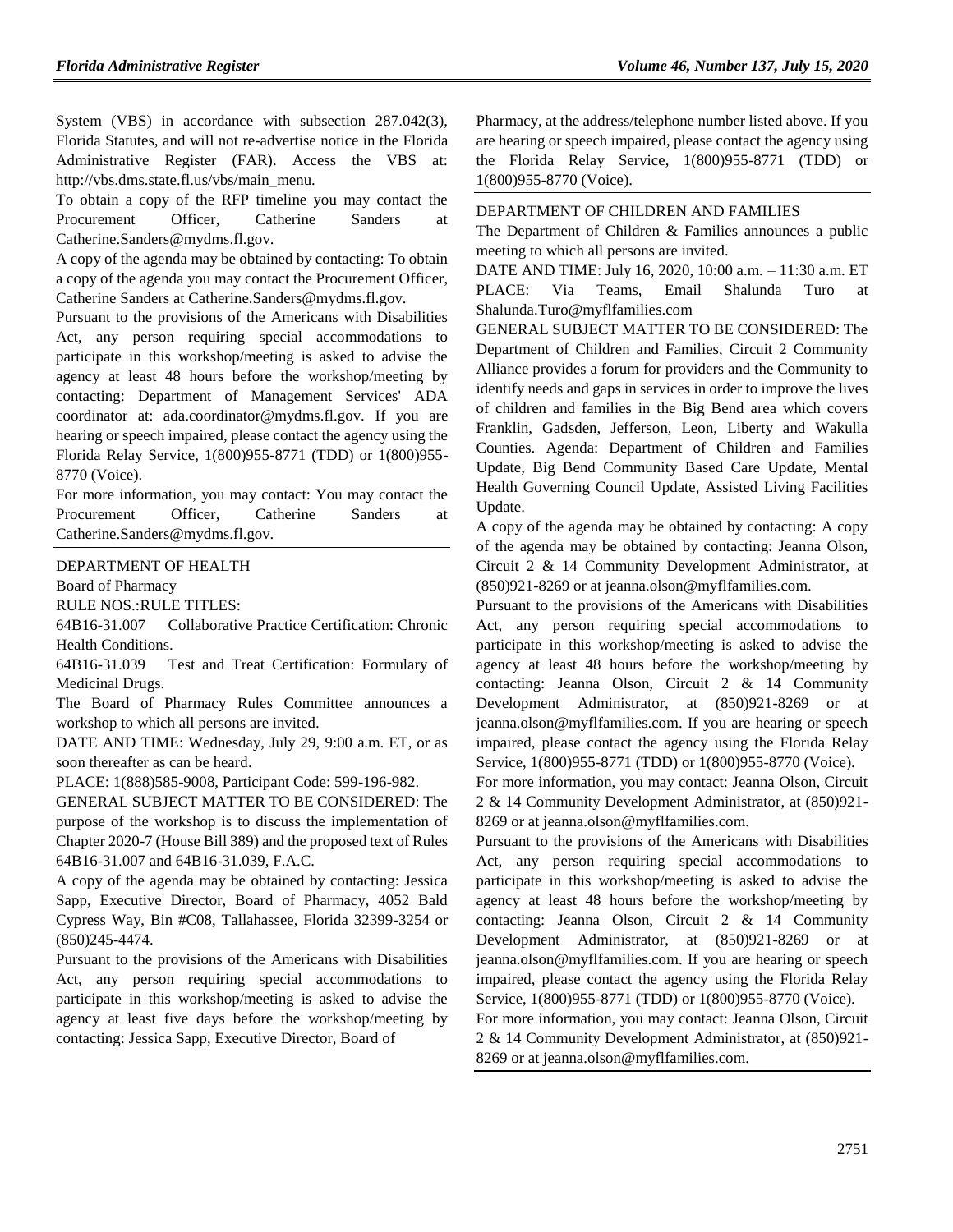## [DEPARTMENT OF ECONOMIC OPPORTUNITY](https://www.flrules.org/gateway/department.asp?id=73)

[Division of Strategic Business Development](https://www.flrules.org/gateway/organization.asp?id=1064)

The Florida Department of Economic Opportunity announces a public meeting to which all persons are invited.

DATE AND TIME: July 21, 2020, 2:00 p.m. – 4:00 p.m.

PLACE: Conference Call Information: US (Toll Free): 1(866)899-4679 or (not toll free) (224)501-3318, Access Code: 155-563-757. Using GoToMeeting from a computer, tablet or smartphone: New to GoToMeeting? Get the app now and be ready when your first meeting starts: https://global.gotomeeting.com/install/155563757 Use this link to join the meeting from your computer, tablet or smartphone at: https://global.gotomeeting.com/join/155563757. Or, join from a video-conferencing room or system. Type in your web browser: 67.217.95.2or inroomlink.goto.com; meeting ID: 155 563 757. Or dial directly: 155563757@67.217.95.2 or 67.217.95.2##155563757. \*Note: One may need to create an account or login.

GENERAL SUBJECT MATTER TO BE CONSIDERED: The Florida Talent Development Council.

A copy of the agenda may be obtained by contacting: Nicole Duque (850)717-8980.

Pursuant to the provisions of the Americans with Disabilities Act, any person requiring special accommodations to participate in this workshop/meeting is asked to advise the agency at least 5 days before the workshop/meeting by contacting: Nicole Duque (850)717-8980. If you are hearing or speech impaired, please contact the agency using the Florida Relay Service, 1(800)955-8771 (TDD) or 1(800)955-8770 (Voice).

For more information, you may contact: Nicole Duque (850)717-8980.

## [MOFFITT CANCER CENTER & RESEARCH INSTITUTE](https://www.flrules.org/gateway/organization.asp?id=579)

The H. Lee Moffitt Cancer Center & Research Institute announces a public meeting to which all persons are invited. DATE AND TIME: July 15, 2020, 3:00 p.m.

PLACE: Clinical Support Building, 8th floor, 8112

GENERAL SUBJECT MATTER TO BE CONSIDERED: To conduct the general business of the Joint Finance & Planning Committee.

A copy of the agenda may be obtained by contacting: Kathy McKinley, Administration, Moffitt Cancer Center, 12902 Magnolia Drive, CSB-8th Floor, Tampa, FL 33612.

Pursuant to the provisions of the Americans with Disabilities Act, any person requiring special accommodations to participate in this workshop/meeting is asked to advise the agency at least 24 hours before the workshop/meeting by contacting: Kathy McKinley. If you are hearing or speech impaired, please contact the agency using the Florida Relay Service, 1(800)955-8771 (TDD) or 1(800)955-8770 (Voice).

### [HANSON PROFESSIONAL SERVICES, INC.](https://www.flrules.org/gateway/organization.asp?id=1252)

The Florida Department of Transportation (FDOT), District Four announces a workshop to which all persons are invited.

DATES AND TIMES: Online Alternatives Public Workshop, Wednesday, July 22, 2020, 5:00 p.m. – 6:30 p.m.; Virtual Open House, Monday, July 20, 2020 – Friday, July 31, 2020

PLACE: Online Alternatives Public Workshop, July 22, 2020, 5:00 p.m., https://bit.ly/2VfYi0R

Virtual Open House, July 20, 2020 – July 31, 2020, www.fdot.gov/projects/95atWoolbright

GENERAL SUBJECT MATTER TO BE CONSIDERED: The Florida Department of Transportation (FDOT), District Four, will conduct an Online Alternatives Public Workshop for SR 9/I-95 from South of Woolbright Road to North of Woolbright Road in Palm Beach County, Florida. The purpose of this study is to address traffic spillback onto I-95 and improve interchange operations and safety through the 2045 design year horizon.

The purpose of this workshop is to give interested persons an opportunity to comment and provide input on the transportation improvement alternatives the Department has developed at this point in the study. Maps, drawings, and other project information will be available for review. Comments can be submitted on the project website, by mail sending them to Humberto Arrieta, PE, FDOT Project Manager, 3400 West Commercial Boulevard, Fort Lauderdale, FL 33309, or by email at humberto.arrieta@dot.state.fl.us.

Due to the State of Emergency declared by Governor DeSantis in Executive Order 20-52 as a result of the COVID-19 pandemic, this meeting is authorized to be held virtually and not in-person.

A copy of the agenda may be obtained by contacting: Humberto Arrieta, PE, Project Manager, Florida Department of Transportation, District Four, 3400 West Commercial Boulevard, Fort Lauderdale, Florida 33309, or humberto.arrieta@dot.state.fl.us.

Public participation is solicited without regard to race, color, national origin, age, sex, religion, disability or family status.

Pursuant to the provisions of the Americans with Disabilities Act, any person requiring special accommodations to participate in this workshop/meeting is asked to advise the agency at least 7 days before the workshop/meeting by contacting: Humberto Arrieta, PE at (954)777-4152 or toll free at 1(866)336-8435, ext. 4152 or by email at humberto.arrieta@dot.state.fl.us. Any persons who require translation services (free of charge) should also contact Mr. Humberto Arrieta, PE seven (7) days before the meeting. If you are hearing or speech impaired, please contact the agency using the Florida Relay Service, 1(800)955-8771 (TDD) or 1(800)955-8770 (Voice).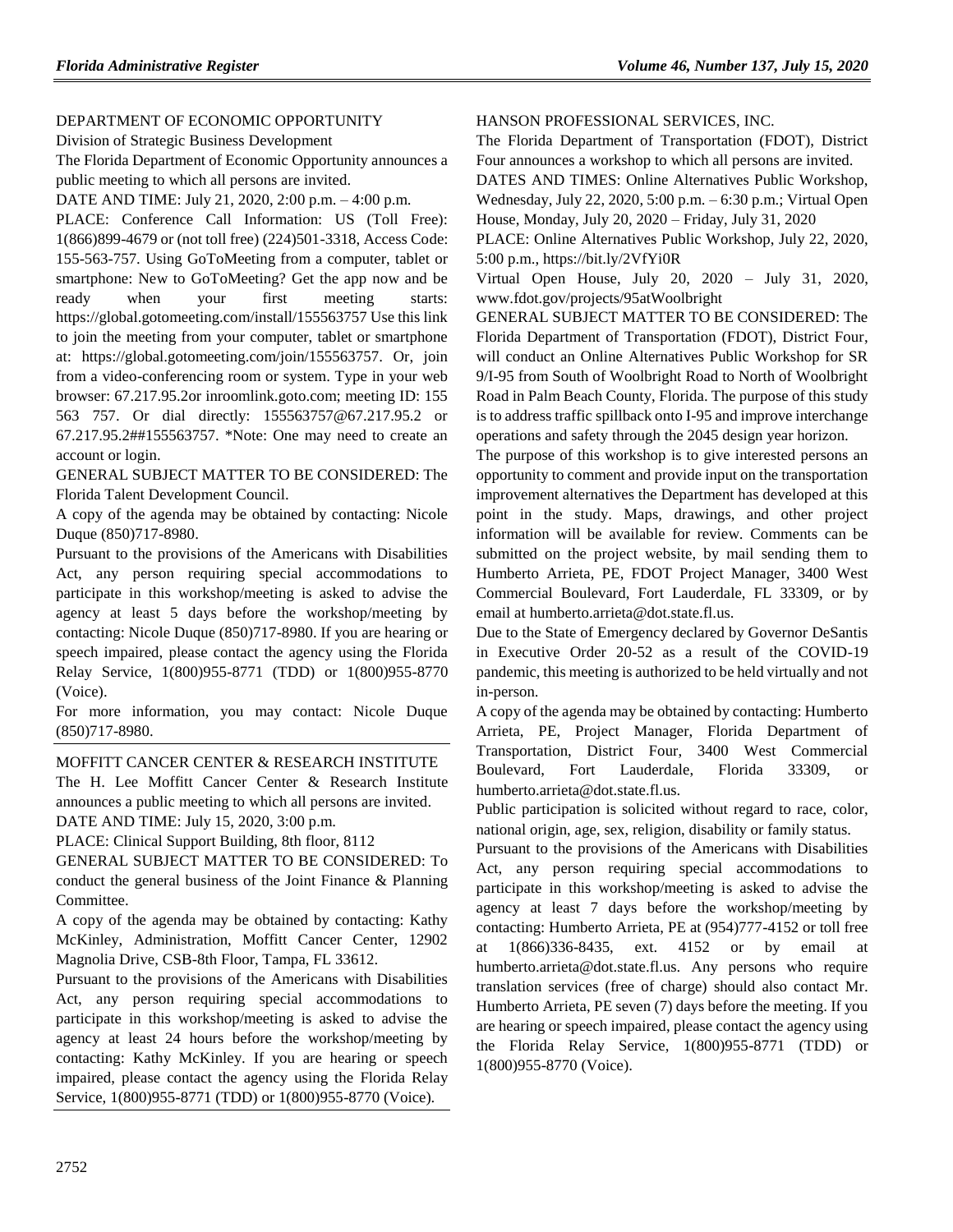For more information, you may contact: Humberto Arrieta, PE, Florida Department of Transportation, District Four, 3400 West Commercial Boulevard, Fort Lauderdale, Florida 33309, by telephone (954)777-4152 or toll free at 1(866)336-8435, ext. 4152 or by email at humberto.arrieta@dot.state.fl.us. You may also visit the project website at www.fdot.gov/projects/95atwoolbright.com.

# Section VII Notice of Petitions and Dispositions Regarding Declaratory Statements

### [DEPARTMENT OF HEALTH](https://www.flrules.org/gateway/department.asp?id=64)

#### [Board of Nursing](https://www.flrules.org/gateway/organization.asp?id=332)

NOTICE IS HEREBY GIVEN that the Board of Nursing has received the petition for declaratory statement from Ivonne Johnson, DNP, APRN, ANP-C, PNP-C, filed on July 14, 2020.The petition seeks the agency's opinion as to the applicability of Section 456.51, F.S. as it applies to the petitioner.

The Petitioner seeks a Declaratory Statement from the Board. Petitioner is seeking a more detailed definition of a "pelvic examination" and whether furnishing advanced practice nursing care or treatment involving any of the referenced body parts constitutes a "pelvic examination." Except for good cause shown, motions for leave to intervene must be filed within 21 days after the publication of this notice.

A copy of the Petition for Declaratory Statement may be obtained by contacting: Joe R. Baker, Jr., Executive Director, Board of Nursing, 4052 Bald Cypress Way, Bin #C02, Tallahassee, Florida 32399, info@floridasnursing.gov, or by telephone at (850)245-4125.

#### [DEPARTMENT OF HEALTH](https://www.flrules.org/gateway/department.asp?id=64)

#### [Board of Nursing](https://www.flrules.org/gateway/organization.asp?id=332)

NOTICE IS HEREBY GIVEN that the Board of Nursing has received the petition for declaratory statement from Lisa J. Brown, D.N.P., Allison Mott, B.S.N., and Emmylou Urian, M.S.N., filed on July 14, 2020.The petition seeks the agency's opinion as to the applicability of Section 456.51, F.S. as it applies to the petitioner.

The Petitioner seeks a Declaratory Statement from the Board. Petitioners are seeking a more detailed definition of a "pelvic examination" and whether furnishing nursing care or treatment involving any of the referenced body parts constitutes a "pelvic examination." Except for good cause shown, motions for leave to intervene must be filed within 21 days after the publication of this notice.

A copy of the Petition for Declaratory Statement may be obtained by contacting: Joe R. Baker, Jr., Executive Director, Board of Nursing, 4052 Bald Cypress Way, Bin #C02, Tallahassee, Florida 32399, info@floridasnursing.gov, or by telephone at (850)245-4125.

# Section VIII Notice of Petitions and Dispositions Regarding the Validity of Rules

Notice of Petition for Administrative Determination has been filed with the Division of Administrative Hearings on the following rules:

## NONE

Notice of Disposition of Petition for Administrative Determination has been filed with the Division of Administrative Hearings on the following rules:

## **NONE**

Section IX Notice of Petitions and Dispositions Regarding Non-rule Policy Challenges

## NONE

Section X Announcements and Objection Reports of the Joint Administrative Procedures **Committee** 

## NONE

# Section XI Notices Regarding Bids, Proposals and Purchasing

## [DEPARTMENT OF AGRICULTURE AND CONSUMER](https://www.flrules.org/gateway/department.asp?id=5)  [SERVICES](https://www.flrules.org/gateway/department.asp?id=5)

[Division of Agricultural Water Policy](https://www.flrules.org/gateway/organization.asp?id=173)

Solicitation for Agricultural Best Management Practices Research Projects

The advertisement below is an update to that which was published in the FAR on July 9, 2020.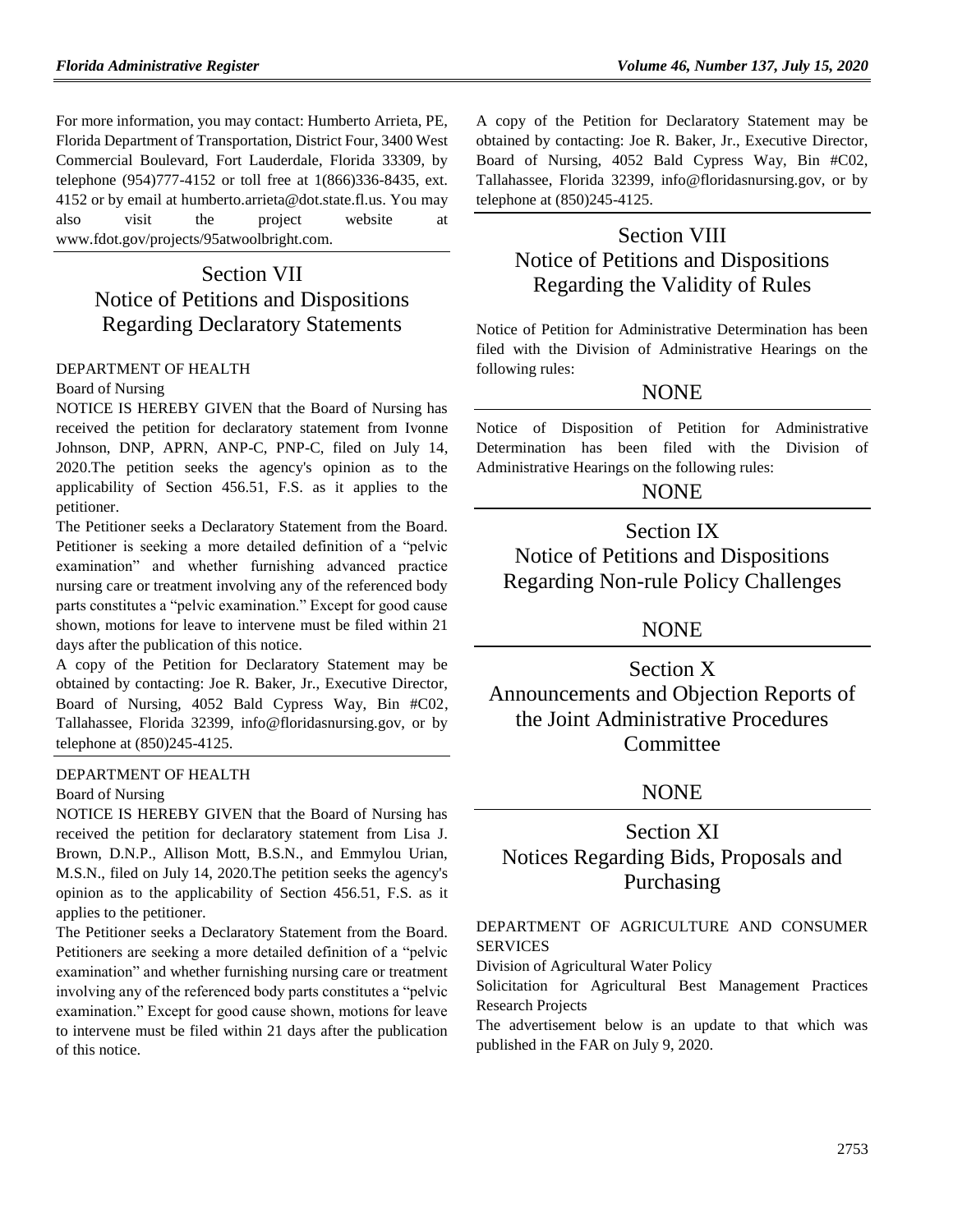The Florida Department of Agriculture and Consumer Services (FDACS), Office of Agricultural Water Policy (OAWP) announces a general solicitation to obtain fiscal year 2021/2022 proposals for agricultural best management practices (BMP) research projects related to the OAWP BMP program to further reduce nutrient loadings to surface and ground waters and to conserve water used for irrigation. A guide for Principal Investigators who are submitting proposals can be obtained at [https://www.fdacs.gov/Agriculture-](https://www.fdacs.gov/Agriculture-Industry/Water/Agricultural-Best-Management-Practices/BMP-Research)

[Industry/Water/Agricultural-Best-Management-](https://www.fdacs.gov/Agriculture-Industry/Water/Agricultural-Best-Management-Practices/BMP-Research)

[Practices/BMP-Research.](https://www.fdacs.gov/Agriculture-Industry/Water/Agricultural-Best-Management-Practices/BMP-Research)

Proposals should include a water quality monitoring component. There is no funding cap; however, proposals must be a prudent expenditure of state funding, and funding is subject to annual appropriations by the Legislature. A detailed budget must be included with the proposal. All proposals are due to OAWP by August 1, 2020. Projects submitted by August 1, 2020 and approved by OAWP will receive funding for fiscal year 2021/2022 (starting July 1, 2021).

OAWP research priorities include:

Controlled release fertilizer (CRF) – Evaluate CRF use efficiency related to seasonality, rainfall, and heat units in Florida for various commodities.

Fertilizer rates (agronomic rates) – Current application rate recommendations require regular re-evaluation and updating. Proposals should identify opportunities to improve rate recommendations that balance production with water resource protection and, where possible, integrate rate recommendations with the implementation of other best management practices.

Demonstrations of water quality improvements – Conduct demonstration projects that provide information on BMP benefits to water resources.

Multiple cropping systems cover crops (in coordination with Southern Sustainable Agriculture Research and Education, or alternative crops – Evaluate use to reduce nitrogen leaching in high-recharge and excessively drained springs recharge areas.

Legacy phosphorus – Evaluate impacts of legacy phosphorus on water quality. Evaluate opportunities to address legacy phosphorus impacts.

Evaluate Mehlich-3  $(M-3)$  – Evaluate M-3 soil test requirement. M-3 may indicate that there is plenty of P in the soil, but tissue analyses show plant P deficiency. P may be in a form that is not available to the plant.

· Organic production – Identify use and impacts on irrigated lands.

· On-farm water treatment technologies – Evaluate and pilot nutrient reduction technologies and practices for on-farm or edge-of-farm application.

This solicitation is in response to Senate Bill (SB) 712 which was passed during the 2020 legislative session. Funding is limited to universities and state colleges with established agricultural programs. Any external party must partner with one of those institutions on a project to be eligible for funding consideration. OAWP will evaluate, analyze and utilize accepted proposals to develop a research plan and legislative budget request as required by SB 712. The research plan will help guide OAWP in decisions related to critical research work in furtherance of the OAWP BMP program. Research proposals outside of OAWP's statutory authority will not be eligible for funding related to this solicitation.

### CONDITIONS AND SPECIFICATIONS

Prospective contractors must be registered in the MyFloridaMarketPlace (MFMP) system and where required, the Sunbiz system prior to submittal. Business entities which must be on file with Sunbiz include the following: Corporations for and not for profit, Limited Liability Companies (LLC), Limited Partnerships (LP) including Limited Liability Limited Partnerships (LLLP), and organizations doing business under a fictitious name (DBA). Prospective contractors may not be considered for an award if they are not associated with a land grant university, or a qualified entity registered in the MFMP and Sunbiz system. The registration address and federal employer identification (FEID) number must match that registered with the State of Florida.

QUALIFICATIONS OF PROJECT PERSONNEL AND PROJECT MANAGEMENT

Prospective contractors must be able to demonstrate the following:

1) Academic credentials, performance record, and potential for completing the project;

2) Understanding of the OAWP agricultural BMP program and purpose;

3) Institutional experience and competence in the proposed study area;

4) Ability to obtain support personnel, facilities, and instrumentation;

5) Planning and administration skills needed to complete the proposed project, including the dissemination of information over the duration of the project; and

6) Each prospective contractor must provide a minimum of three (3) references for similar projects completed.

## QUESTIONS AND PROPOSALS

Direct questions and proposals to: Kathryn Holland (Kathryn.Holland@FDACS.gov), Environmental Consultant, Office of Agricultural Water Policy, Florida Department of Agriculture and Consumer Services, Elliot Building, 401 S. Monroe Street, Tallahassee, Florida 32399, (850)617-1736.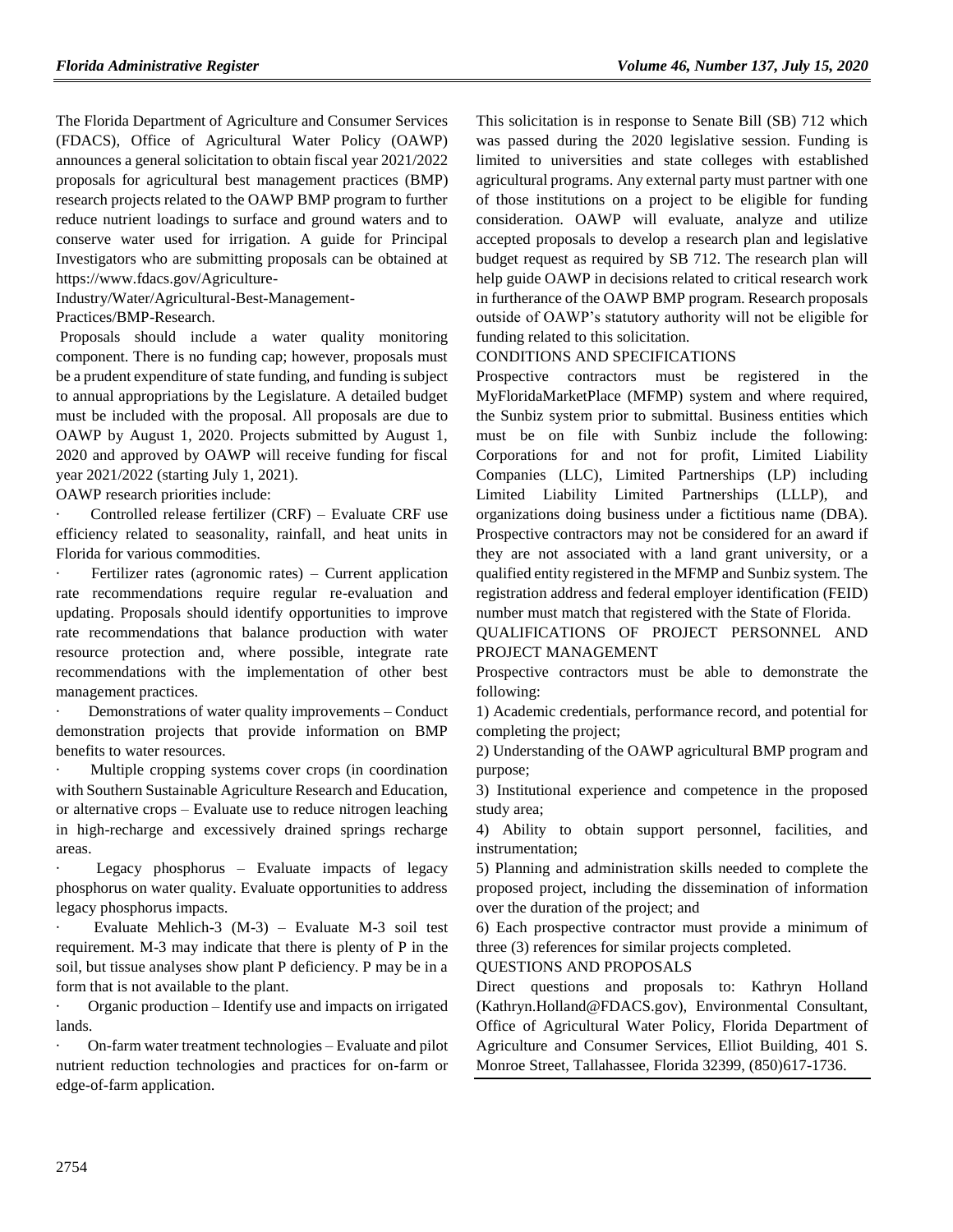# Section XII Miscellaneous

#### [DEPARTMENT OF STATE](https://www.flrules.org/gateway/department.asp?id=1)

Index of Administrative Rules Filed with the Secretary of State Pursuant to subparagraph  $120.55(1)(b)6. - 7.$ , F.S., the below list of rules were filed in the Office of the Secretary of State between 3:00 p.m., Wednesday, July 8, 2020 and 3:00 p.m., Tuesday, July 14, 2020.

| Rule No.                | <b>File Date</b>                                                   | <b>Effective</b> |
|-------------------------|--------------------------------------------------------------------|------------------|
|                         |                                                                    | <b>Date</b>      |
| 33-208.101              | 7/14/2020                                                          | 8/3/2020         |
| 53ER20-60               | 7/9/2020                                                           | 7/9/2020         |
| 61G1ER20-8              | 7/13/2020                                                          | 7/13/2020        |
| 61G1ER20-9              | 7/13/2020                                                          | 7/13/2020        |
| 61G3-21.009             | 7/10/2020                                                          | 7/30/2020        |
| 62B-33.002              | 7/9/2020                                                           | 7/29/2020        |
| 64B12-16.003            | 7/10/2020                                                          | 7/30/2020        |
|                         | <b>LIST OF RULES AWAITING</b>                                      |                  |
|                         | EPA APPROVAL PURSUANT TO<br>SECTION 373.4146 (2), FLORIDA STATUTES |                  |
| Rule No.                | <b>File Date</b>                                                   | <b>Effective</b> |
|                         |                                                                    | Date             |
| 62-330.050              | 6/26/2020                                                          | **/**/****       |
| 62-330.060              | 6/26/2020                                                          | **/**/****       |
| 62-330.090              | 6/26/2020                                                          | **/**/****       |
| $62 - 330.201$          | 6/26/2020                                                          | **/**/****       |
| 62-330.340              | 6/26/2020                                                          | **/**/****       |
| 62-330.402              | 6/26/2020                                                          | **/**/****       |
| 62-331.020              | 6/11/2020                                                          | **/**/****       |
| 62-331.030              | 6/11/2020                                                          | **/**/****       |
| $\overline{62-331.040}$ | 6/11/2020                                                          | **/**/****       |
| 62-331.050              | 6/11/2020                                                          | **/**/****       |
| 62-331.070              | 6/11/2020                                                          | **/**/****       |
| 62-331.100              | 6/11/2020                                                          | **/**/****       |
| 62-331.130              | 6/11/2020                                                          | **/**/****       |
| 62-331.140              | 6/11/2020                                                          | **/**/****       |

| 62-331.211                                                                                                                    | 6/11/2020 | **/**/****   |
|-------------------------------------------------------------------------------------------------------------------------------|-----------|--------------|
| 62-331.212                                                                                                                    | 6/11/2020 | **/**/****   |
| $62 - 331.213$                                                                                                                | 6/11/2020 | **/**/****   |
| 62-331.214                                                                                                                    | 6/11/2020 | **/**/****   |
| 62-331.218                                                                                                                    | 6/11/2020 | **/**/****   |
| 62-331.219                                                                                                                    | 6/11/2020 | **/**/****   |
| 62-331.220                                                                                                                    | 6/11/2020 | **/**/****   |
| 62-331.221                                                                                                                    | 6/11/2020 | **/**/****   |
| 62-331.222                                                                                                                    | 6/11/2020 | **/**/****   |
| 62-331.223                                                                                                                    | 6/11/2020 | **/**/****   |
| $62 - 331.224$                                                                                                                | 6/11/2020 | **/**/****   |
| 62-331.227                                                                                                                    | 6/11/2020 | **/**/****   |
| 62-331.228                                                                                                                    | 6/11/2020 | **/**/****   |
| 62-331.233                                                                                                                    | 6/11/2020 | **/**/****   |
| 62-331.234                                                                                                                    | 6/11/2020 | **/**/****   |
| 62-331.235                                                                                                                    | 6/11/2020 | **/**/****   |
| 62-331.236                                                                                                                    | 6/11/2020 | **/**/****   |
| 62-331.237                                                                                                                    | 6/11/2020 | **/**/****   |
| 62-331.238                                                                                                                    | 6/11/2020 | **/**/****   |
| 62-331.239                                                                                                                    | 6/11/2020 | **/**/****   |
| 62-331.241                                                                                                                    | 6/11/2020 | **/**/****   |
| 62-331.243                                                                                                                    | 6/11/2020 | $**/**/****$ |
| 62-331.244                                                                                                                    | 6/11/2020 | **/**/****   |
| 62-331.245                                                                                                                    | 6/11/2020 | **/**/****   |
| 62-331.246                                                                                                                    | 6/11/2020 | **/**/****   |
| 62-331.247                                                                                                                    | 6/11/2020 | **/**/****   |
| <b>LIST OF RULES AWAITING LEGISLATIVE</b><br>APPROVAL SECTIONS 120.541(3), 373.139(7)<br>AND/OR 373.1391(6), FLORIDA STATUTES |           |              |

| Rule No.    | <b>File Date</b> | <b>Effective</b><br>Date |
|-------------|------------------|--------------------------|
| 60FF1-5.009 | 7/21/2016        | **/**/****               |
| $60P-1.003$ | 11/5/2019        | **/**/****               |